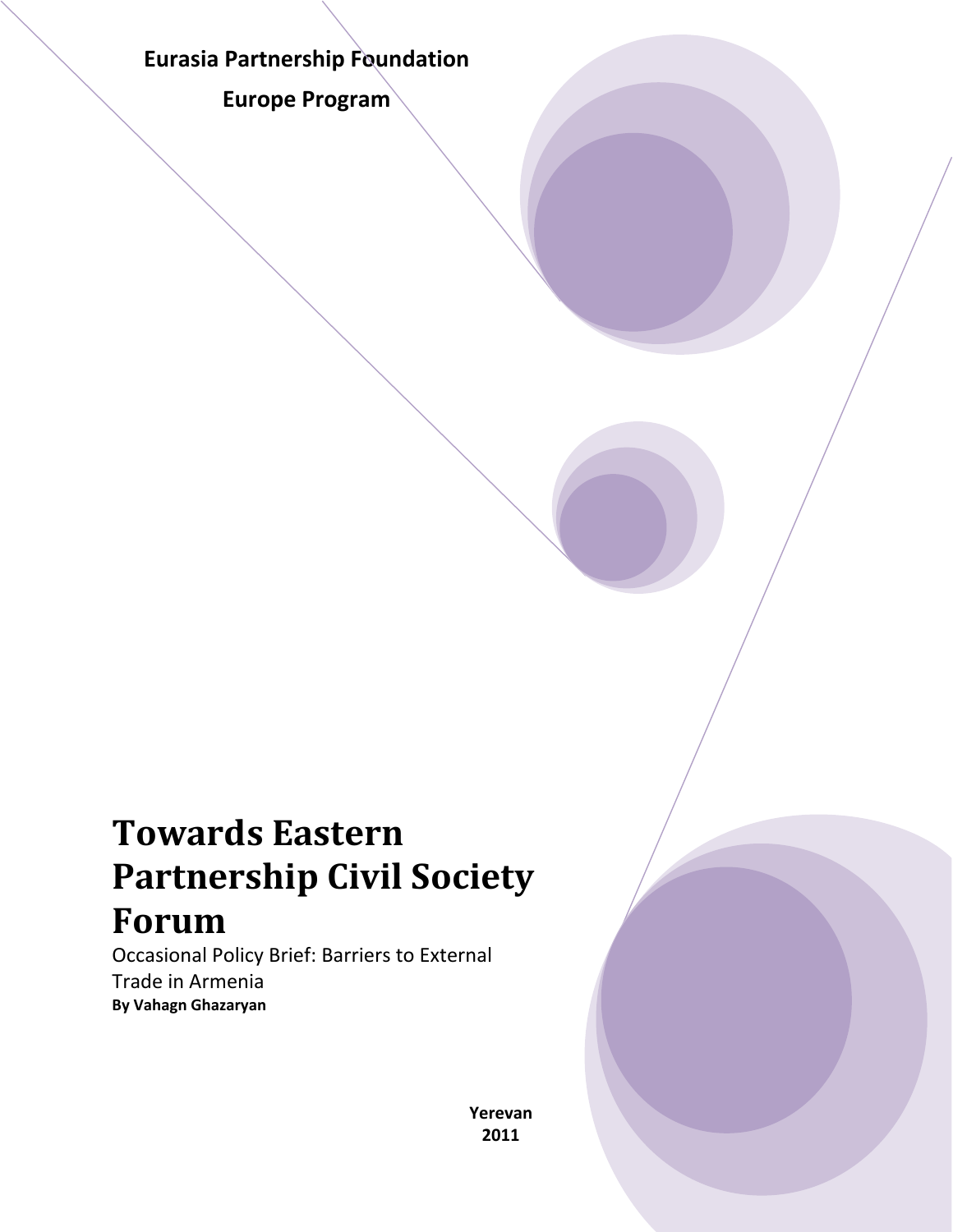## **Barriers to External Trade in Armenia**

#### **Introduction**

Armenia‐European Union (EU) relations are governed by the Partnership and Cooperation Agreement signed in 1996. Afterwards, Armenia was included in the EU Neighborhood Policy, as part of which a five‐year Armenia‐EU joint action plan was developed and approved in 2007. Under this program, Armenia was obliged to implement legislative and administrative reforms regulating the areas of trade and the economy. Armenia is included in the EU's comprehensive Generalized System of Preferences (GSP+), which allows all goods of Armenian origin, except weaponry, to be imported into EU territory with either zero or a preferential customs duty.

Armenia, after its inclusion in the EU's Eastern Partnership (EaP) program, received the opportunity to negotiate and sign an Association Agreement with the EU, which also assumes the signing of an Armenia‐EU Deep and Comprehensive Free Trade Agreement (DCFTA).

Deep and Comprehensive Free Trade assumes the complete mutual harmonization of the legislative and administrative systems as well as institutions and other tools relating to external trade. As a result of this, it will be possible to have free movement of goods between Armenia and the EU, ruling out tariff or non‐tariff barriers of any kind.

Since independence, the legislation governing the trade and economic sphere in Armenia has been developed based on international standards, providing for free economic competition, legislative transparency, reduction in administrative processes, exclusion of bias, the possibility of free external economic activity and so on.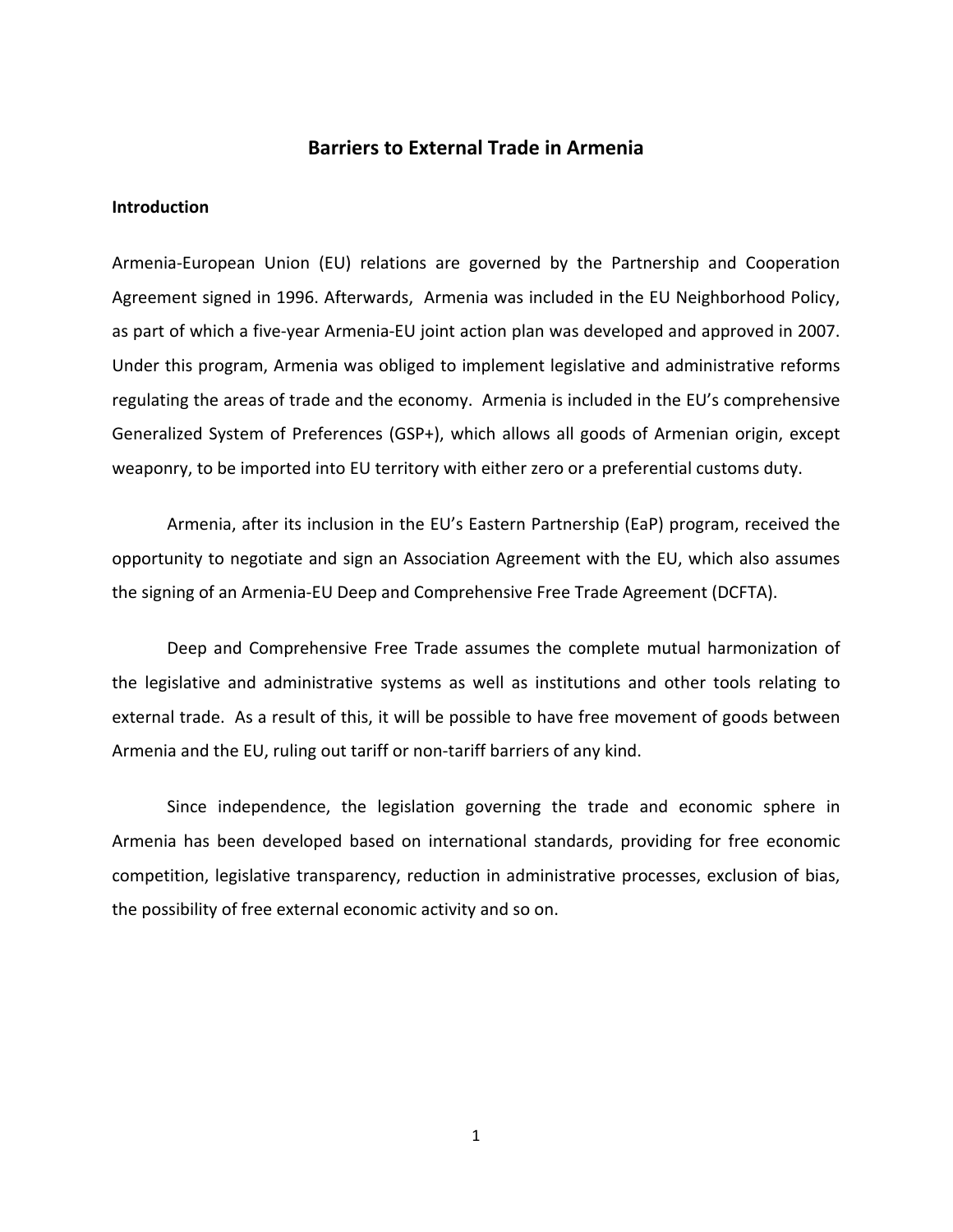The liberalization of the trade and economic sphere in Armenia truly began with government decision N 124 "regarding the non-tariff regulation of the import and export of goods (labor and services) in the Republic of Armenia (RA)" taken in 1995 $^1$ .

In order to keep international trade and economic relations at a decent level, Armenia signed a series of bilateral and multilateral trade agreements.

Through adequate legislation, Armenia also secured its membership in a number of international organizations, in particular the World Trade Organization (WTO). Armenia became a WTO member in 2003.

The government has taken a number of steps aimed at the development of small and medium enterprises (SME) ‐

- RA government decision number N594‐A (2009), according to which inspections in SMEs by state bodies are restricted for certain time
- administrative improvements, a reduction in the number of reports due to be presented to state bodies
- a simplification of the tax system, exemption from Value Added Tax
- a pardon of the penalties accrued by SMEs due to unpaid taxes and fees
- financial support from the state budget
- tax guarantees
- tax delays in some cases (ex. VAT payment at the border for imported equipment),
- numerous privileges for SMEs
- SME support centers and so on

Nevertheless, despite the transparent and progressive legislation in line with international standards, Armenia continues to have a monopolistic economy with corruption and other negative features.

<sup>&</sup>lt;sup>1</sup> http://www.arlis.am/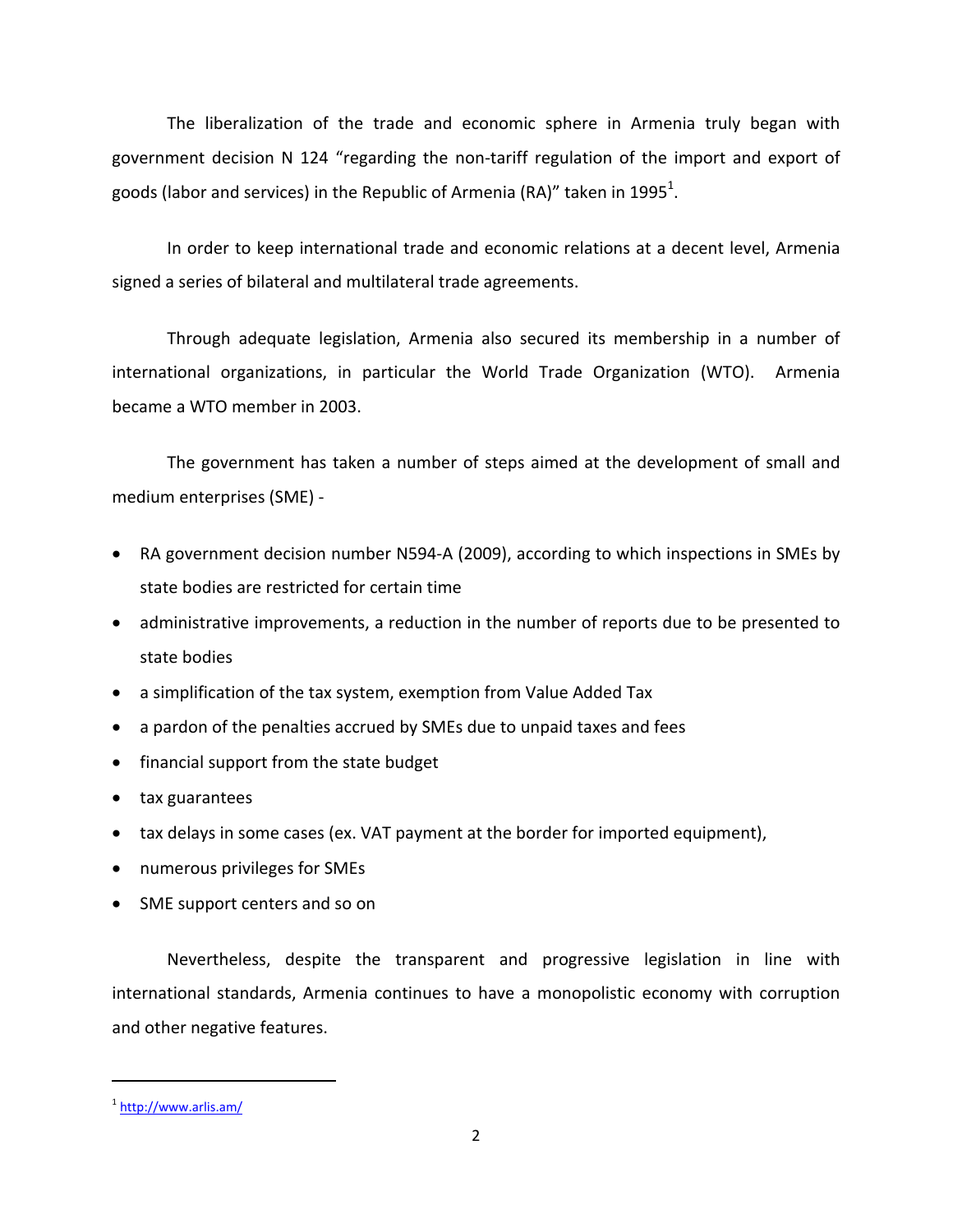According to reputable international organizations, Armenia is behind most other countries based on a number of criteria relating to the economy. In particular, based on indicators of anti-trust and economic competition, customs and tax administration, Armenia is part of the bottom ten countries in the world (World Economic Forum<sup>2</sup>).

Those involved in external economic activity in Armenia often complain about the current procedures at customs borders, the unfairness of the due fees and their lack of justification, the administrative processes, standardization procedures and other issues. As a result of this ‐

- the value of imported and exported items is increased
- the competitiveness of Armenian businessmen is reduced in foreign markets
- the possibility arises of an unfair environment for competition in the domestic market, as a result of the administrative processes.

The main reasons for the development of these issues are –

- imperfections in the laws and legislative acts
- shortcomings in the system for appealing against decisions taken by state bodies
- corruption risks
- an inadequate level of knowledge among businessmen about the legislation

## **Evaluation of Customs Value**

A very important issue for the improvement of external trade conditions in Armenia is the evaluation of customs value.

In order to determine the customs value, the customs bodies in Armenia either apply the transaction price method (Customs Law article 87) or, more often, a method that is prohibited by the RA Customs Law and international agreements, which is the determination of

<sup>&</sup>lt;sup>2</sup> http://www.weforum.org/issues/global-competitiveness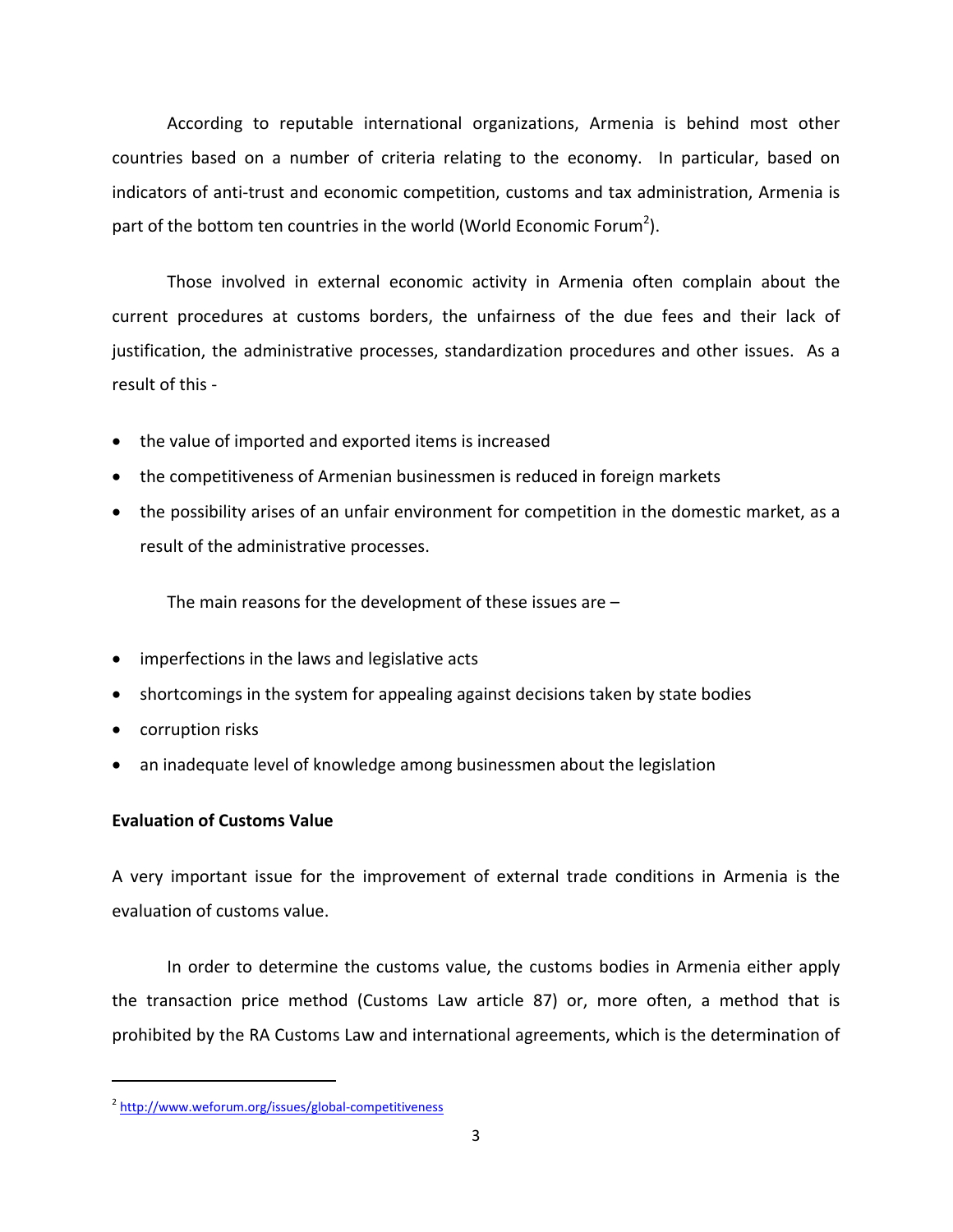customs value based on indicator prices. Based on the clauses on customs value determination in the RA Customs law and the WTO agreement, it is prohibited to determine the customs value through arbitrary methods or the use of minimum or maximum value<sup>3</sup>.

The use of the transaction price method to determine the customs value is a difficult one and is full of corruption risks. Any case of the determination of the customs value and the calculation of due payments through this method must be presented to the head of the State Revenue Committee for approval. The discussion of each case can take up to 5 days after presentation, which is a serious barrier. At the same time, most cases do not receive a justified negative decision, and if a negative decision is absent, the businessman cannot appeal through a court process against the decision taken by the customs bodies.

International experience shows that the strict fiscal supervision at the customs border is less effective than the relatively liberal customs supervision; instead the supervision at the post‐delivery stage is usually made stricter.

The efficacy of the customs supervision and an improvement in Armenia's reputation would be possible **through the introduction of a system of inspections based on risk assessment.** Despite the fact that the Armenian government is receiving support from international organizations to develop and introduce a system of risk assessment and the Armenian legislation is periodically improving in this area, **no changes are being noted in the area of implementation.**

#### **Non‐tariff Regulation**

Besides tariff regulations, goods being moved through a customs border are also subject to non-tariff methods of regulation. The mechanisms of non-tariff regulation are outlined by laws regarding Technical Barriers to Trade, legislation regarding Sanitary and Phytosanitary activities as well as permits and legislations regarding licensing. Armenia does not apply any quantitative

 $3$  RA Customs Law article 93 and article 7 of the WTO agreement on customs value determination, the commentary of the WTO technical committee on the determination of customs value http://www.wto.org/english/docs\_e/legal\_e/legal\_e.htm#artvii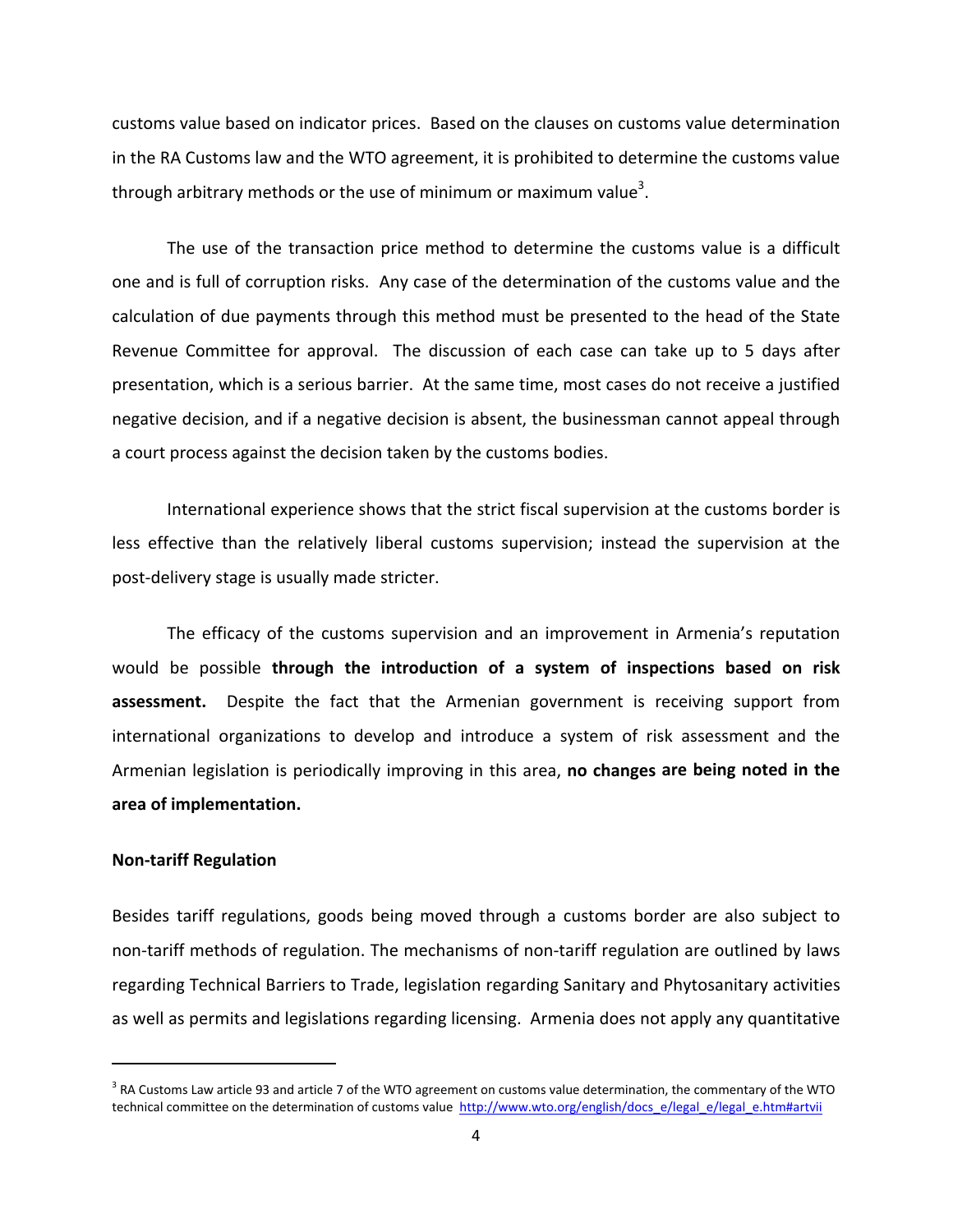or price limits for import or export (quotas). In some cases, for imported goods, especially in order to avail of a privileged customs status<sup>4</sup>, it is necessary to produce a certificate regarding the origin country. The rules regarding the origins of goods are defined by the Customs Law and are in harmony with the clauses in the WTO "Rules of Origin" Agreement.

In Armenia, a certificate of origin is given by the Chamber of Commerce and the necessary expertise is provided by ArmExpertise, created by the Chamber of Commerce. In order to begin the negotiation of a free trade agreement with the EU it is necessary to take a number of preparatory actions, one of which is the transfer of the right to provide the certificates of origin to a state body, like the RA Customs Body.

The main legislative acts regulating the technical barriers in Armenia are ‐

• The Law on Standardization

- The Law on Evaluation of Correspondence
- The Law on Uniformity of Measurements
- Legislation regarding consumer rights

In order to gain membership to the WTO, Armenia has developed its legislation regulating Technical Barriers to Trade mainly along the lines of WTO requirements. However, during the course of DCFTA negotiations with the EU, a need has arisen to review the legislations and make it correspond to international best practice and EU requirements.

The DCFTA can have a positive impact for the Armenian economy and economic actors in the country only when non-tariff mechanisms of regulation are harmonized with EU procedures. Merely the reduction of customs tariffs to zero would not lead to benefits from Armenia‐EU trade and would damage the Armenian economy: income for the state budget would reduce on the part of customs fees. Furthermore, in case of zero-level customs fees, the

<sup>4</sup> The free trade agreement in place among CIS countries, the system of import privileges (GSP) provided to the Republic of Armenia by the EU, USA, Canada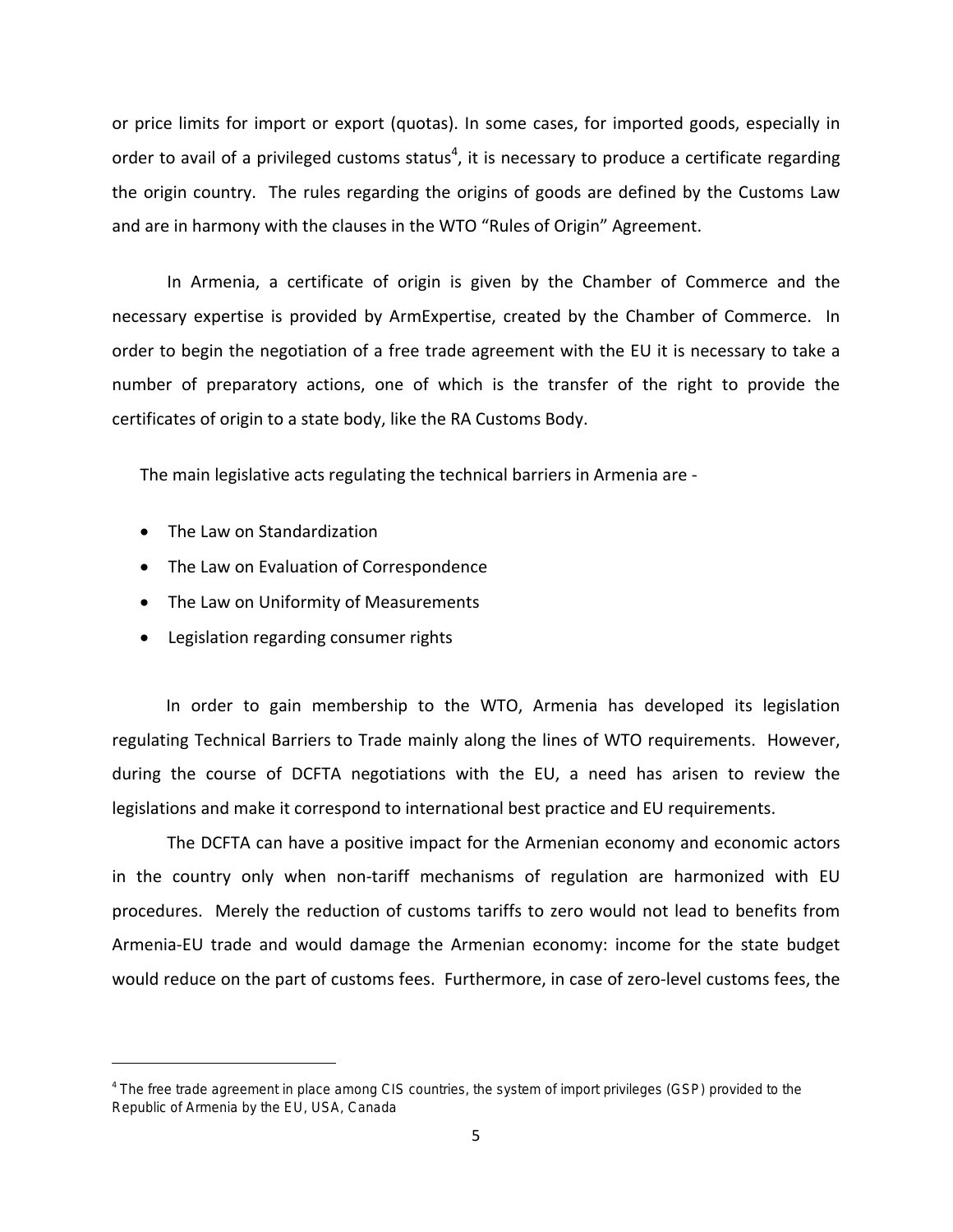prices of goods imported into Armenia would decrease, which would have a negative impact on the competitiveness of local goods in the domestic market.

#### **Legislative improvements**

The issues mentioned above are obstacles for the development of small and medium enterprises in Armenia and work in favor of further monopolization of the economy in Armenia<sup>5</sup>.

In order to achieve sustainable development of the economy, it is necessary to rule out any possible ambiguity in the implementation of legislation, to clarify procedures and reduce corruption risks.

The importance of technical barriers in customs and trade as well as options for their resolution have also been presented as part of the pre‐conditions outlined by the EU in their direct budget support program<sup>6</sup>.

The current laws and the institutional field lead to the operation of an unproductive infrastructure. They do not fully reflect the norms, guidelines and proposals of international organizations such as ISO/IEC, OIML and WTO. In particular, as part of cooperation efforts with the WTO and EU, Armenia is obliged to make the implementation of national standards voluntary and leave only technical mechanisms for mandatory implementation, but national standards continue to be mandatory to this day, in contradiction with international obligations.

#### **Conflict of interest**

In order to rule out conflict of interest, the main structures in the quality system – the National Standards Institute, the National Institute of Metrology, the Accreditation Agency and the Quality Inspection ‐ must not be interconnected, but they are all under direct subjugation to the RA Ministry of Economy, which makes their political independence impossible. The

<sup>5</sup> http://www.heritage.org/index/country/armenia

<sup>&</sup>lt;sup>6</sup> http://ec.europa.eu/europeaid/documents/aap/2010/af\_aap\_2010\_arm.pdf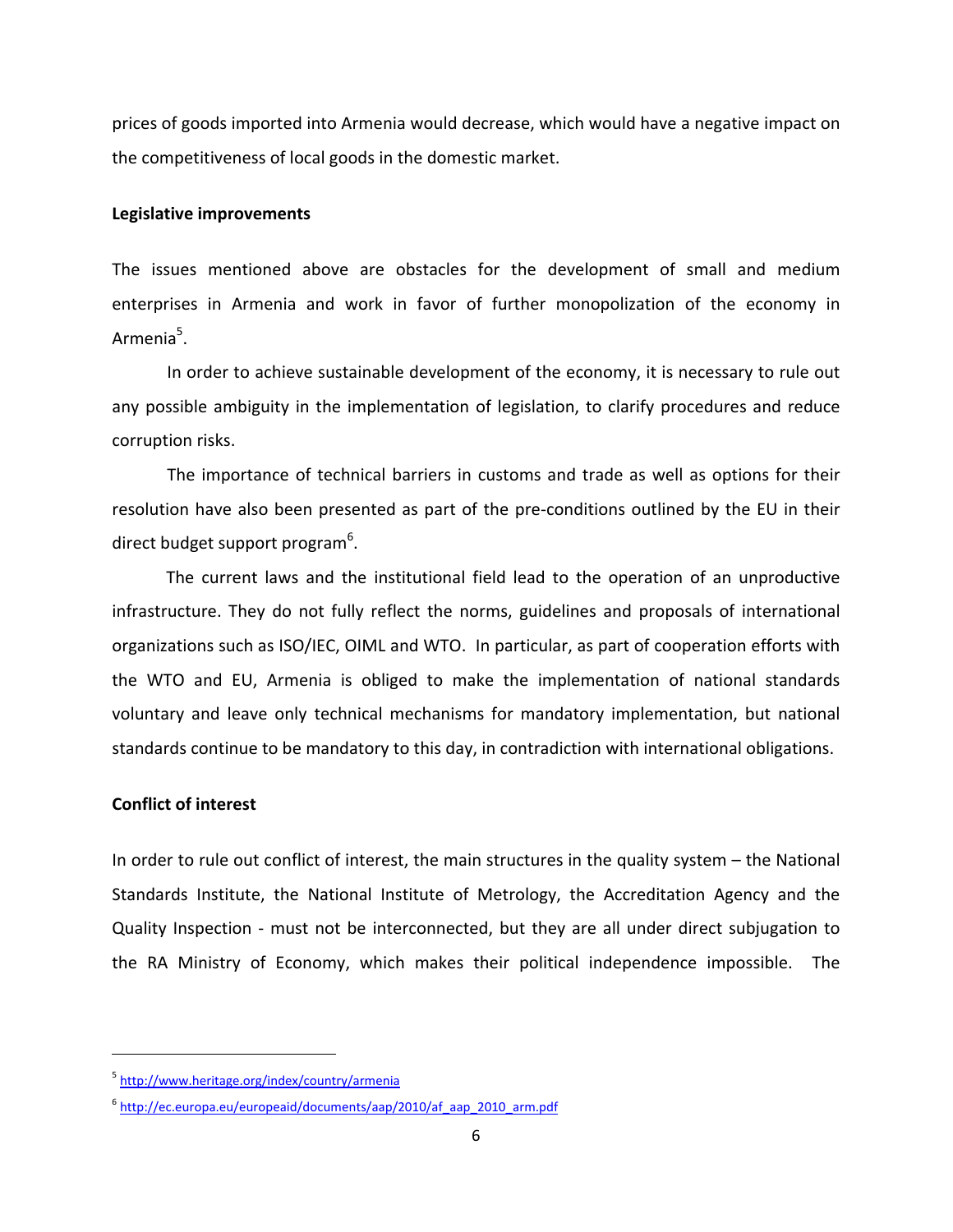collaboration of these structures with other stakeholder structures is not clear, in particular, with the Ministries of Health, Nature Protection, Agriculture and Emergency Situations<sup>7</sup>.

An important obstacle to the development of national standards is the certification work done by the National Standards Institute, which leads to a conflict of interest. The standardization process in Armenia is not open and transparent and it does not reflect the interests of the participating parties. For example, producers and consumers are presented inaccurately in the standardization process.

The Accreditation Agency, being under direct subjugation to the Ministry of Economy, is not recognized outside of Armenia. From a political point of view, the agency is not independent because it is part of the Ministry of Economy and the accreditation bears the signature of the Minister.

The council developing accreditation policy and the technical council taking accreditation decisions are also not separated.

The shortcomings mentioned above are technical barriers to trade and go against the obligations taken on by Armenia, in particular, against the WTO Agreement on Technical Barriers to Trade<sup>8</sup>. These shortcomings allow the use of ambiguous approaches, which do not facilitate external trade in Armenia or allow an improvement in the investment field in the country. These shortcomings are a source of baseless administrative procedures and increase the costs of external trade.

#### **Conclusion**

Thus, the system for the evaluation of customs value and technical barriers to trade, being "border" issues, are the main obstacles against the development of business in Armenia and the formation of a fair and competitive environment.

In order to improve the business environment, investment rating and competitive atmosphere, it is necessary to implement a coordinated reform program aimed not just at legislative changes, but also at implementation of the legislation.

<sup>7</sup> http://www.mineconomy.am/upload/file/Karl‐Christian%20Goethner.pdf

<sup>&</sup>lt;sup>8</sup> Report of the Working Group on Armenia's Membership to the WTO, published by the RA MFA, 2004.06.11/2(10)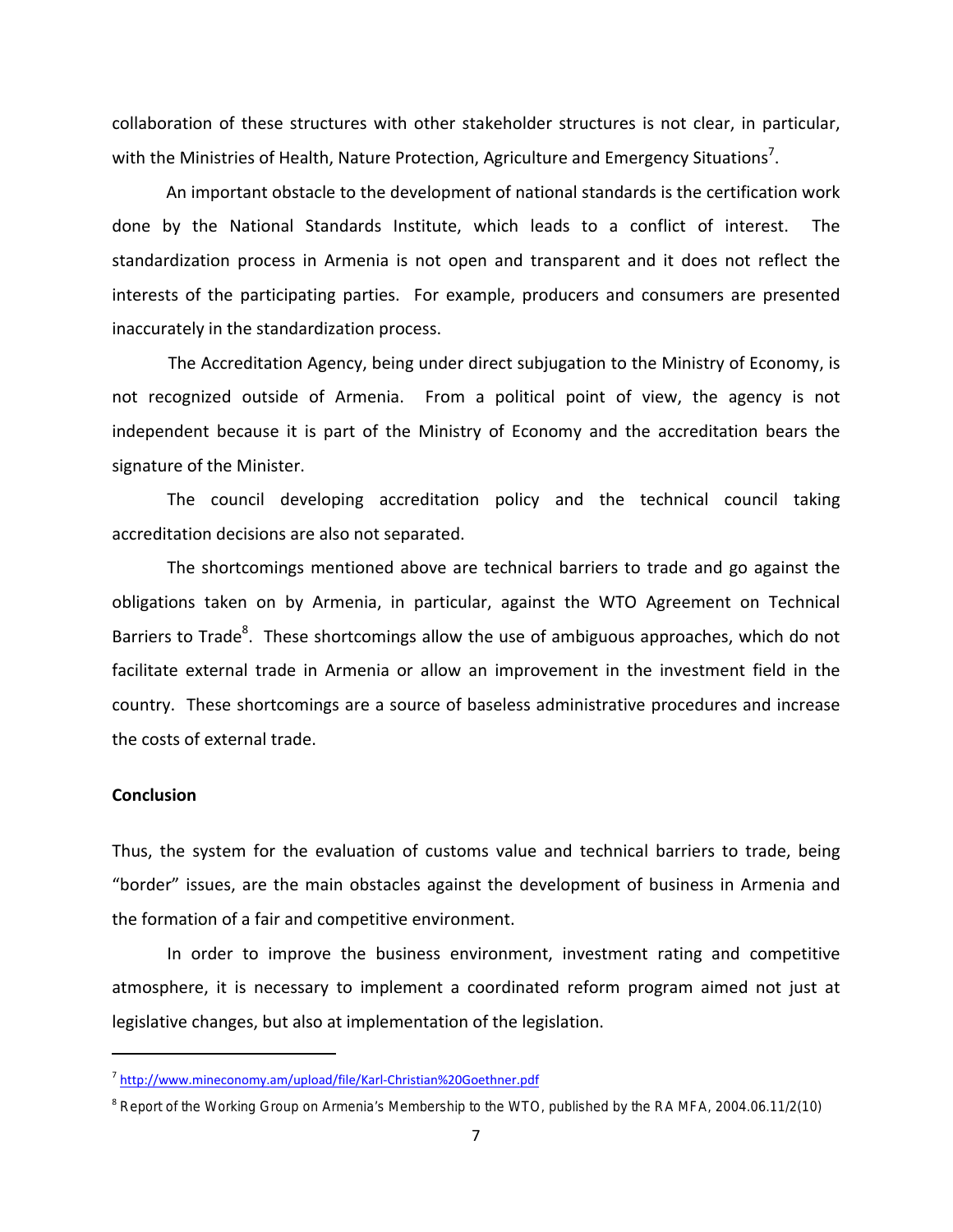The issues mentioned are also an obstacle to the further development of Armenia‐EU economic relations. While these issues are present, it will not be possible to have a free trade regime with the EU, which has also been confirmed through studies conducted by EU experts and the preconditions stated before the initiation of DCFTA negotiations<sup>9</sup>.

#### **Proposals for the Improvement of the Customs Sector**

Customs law in Armenia largely corresponds to international standards and the country's obligations, but the issues arise in applying the law. Suitable proposals are ‐

- to raise awareness among subjects involved in Armenia's external economic activity about the rights provided to them through the current legislation.
- to encourage the development and independence of the representative agents of business community – unions and NGOs – which would defend the interests of the businesses and facilitate their protection.

Businessmen, having a certain dependence on state bodies ‐ particularly customs bodies ‐ and being deprived of an effective mechanism to dispute the decisions taken by customs bodies, have an objective concern that disputing those decisions could have a negative impact on their further operations. However, independent organizations with a high level of awareness, which are less vulnerable to injustice by state bodies, can be more effective in fighting for the protection of businessmen's interests.

#### **Proposal for the Removal of Technical Barriers to Trade**

There is a need for legislative and institutional reforms in the field of quality management. To this end, the government developed and, in 2010, accepted the Strategy for the Reform of the Quality Infrastructure System in Armenia<sup>10</sup>. However there are no indicated funds in state budget as of 2011.

<sup>9</sup> Preparatory process for possible future negotiations of a deep and comprehensive free trade agreement (DCFTA) between the EU and Armenia. Follow-up of the European Commission's services' fact-finding trade mission to Armenia on 18-19 February 2009

<sup>&</sup>lt;sup>10</sup> Government decision N 1693, dated 16 December 2010, regarding "the approval of the Strategy for the reform of the Quality Infrastructure System in Armenia"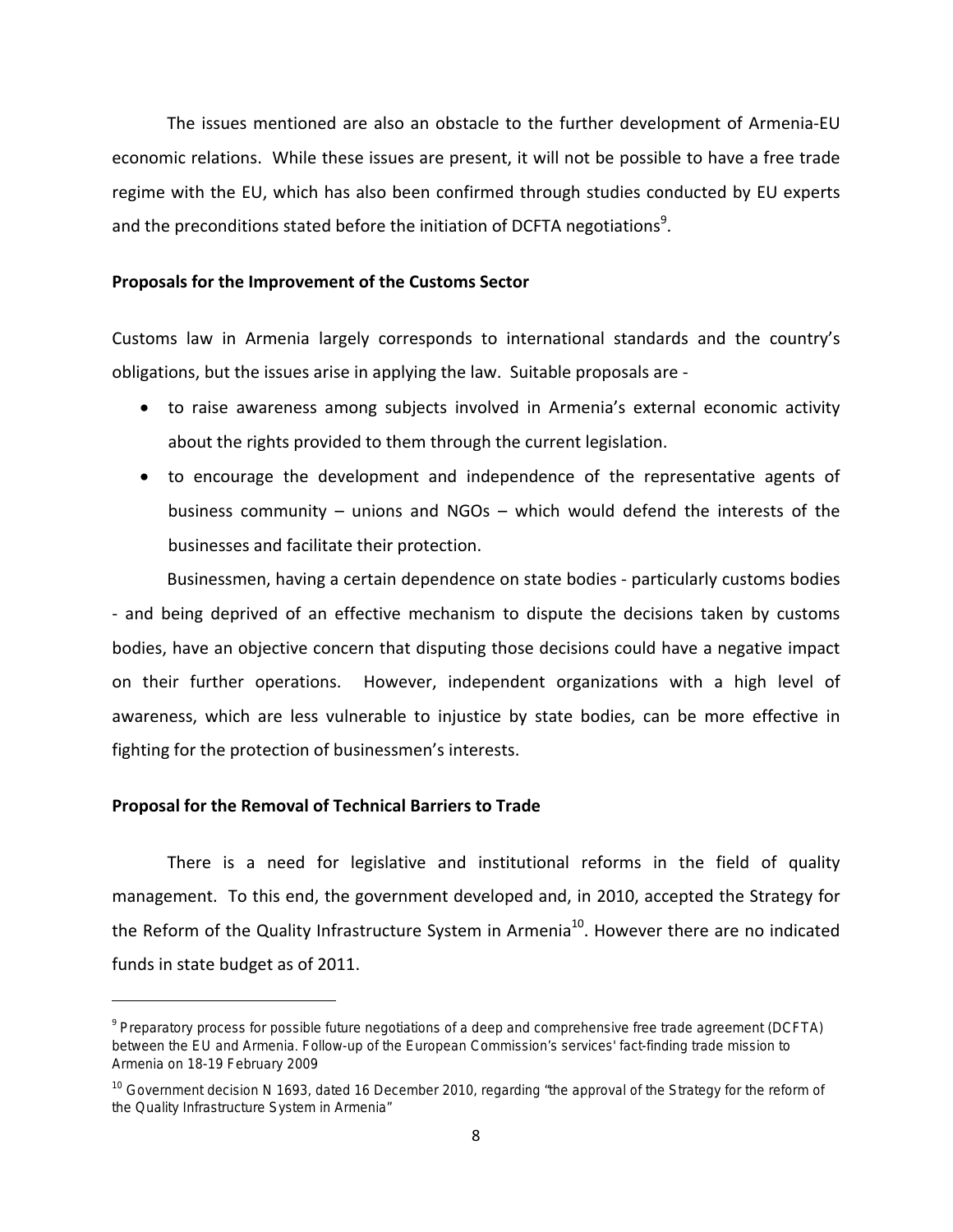Taking into consideration the fact that the issues mentioned cannot be solved for all sectors at the same time, it is proposed to select those groups of industrial goods which have great perspective for Armenia as export goods, and to arrange the harmonization of legislation, sub‐legislative acts, infrastructures and other systems with EU legislation and procedures for these goods $^{11}$ .

<sup>&</sup>lt;sup>11</sup> Directive 98/34/EC, Regulation (EC) No 765/2008, Decision of the European Parliament and the Council No 768/2008, European New Approach Directives, Directive 2001/95/EC, Directive 85/374/EEC, etc.